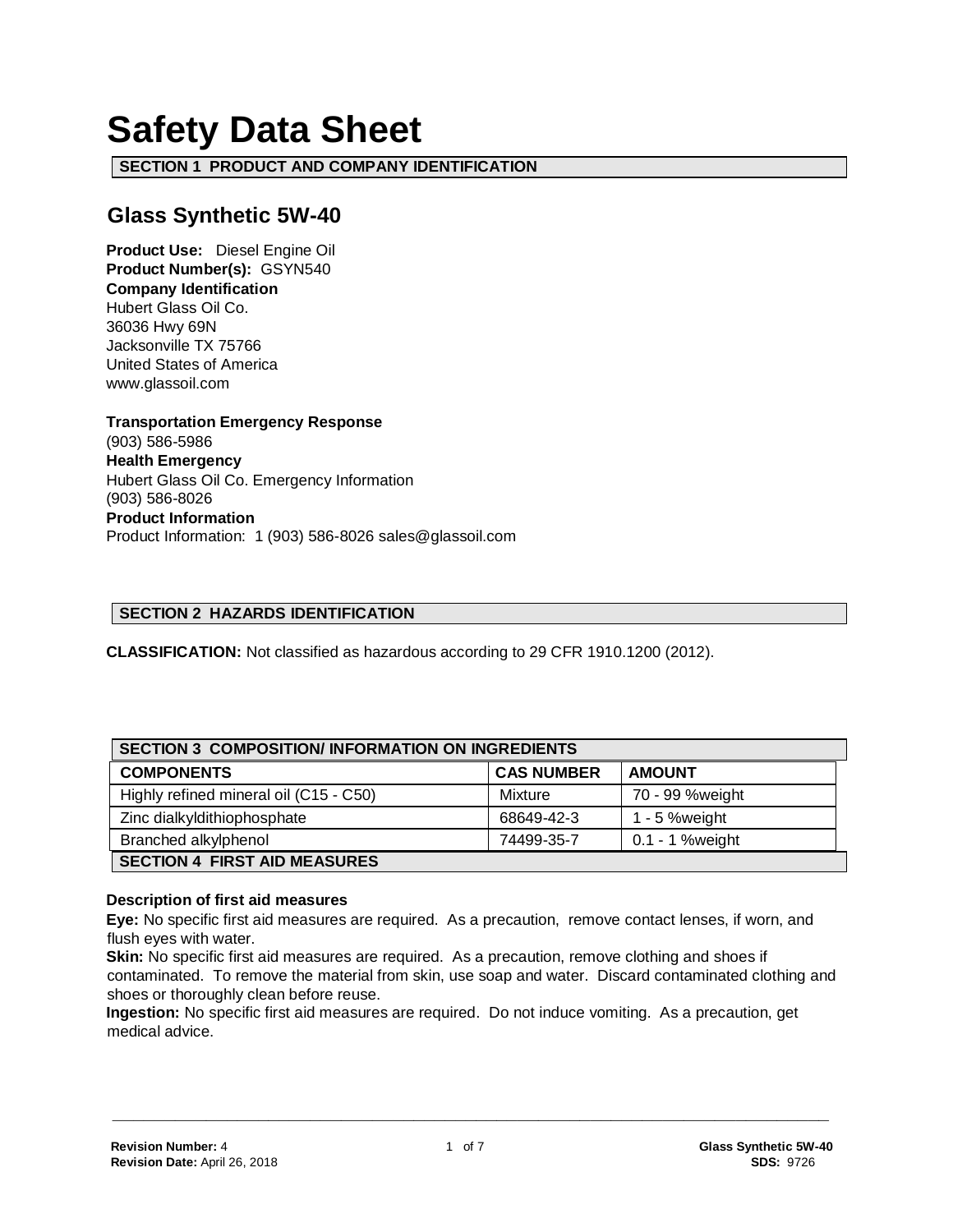**Inhalation:** No specific first aid measures are required. If exposed to excessive levels of material in the air, move the exposed person to fresh air. Get medical attention if coughing or respiratory discomfort occurs.

#### **Most important symptoms and effects, both acute and delayed IMMEDIATE SYMPTOMS AND HEALTH EFFECTS**

**Eye:** Not expected to cause prolonged or significant eye irritation.

**Skin:** Contact with the skin is not expected to cause prolonged or significant irritation. Contact with the skin is not expected to cause an allergic skin response. Not expected to be harmful to internal organs if absorbed through the skin.

**Ingestion:** Not expected to be harmful if swallowed.

**Inhalation:** Not expected to be harmful if inhaled. Contains a petroleum-based mineral oil. May cause respiratory irritation or other pulmonary effects following prolonged or repeated inhalation of oil mist at airborne levels above the recommended mineral oil mist exposure limit. Symptoms of respiratory irritation may include coughing and difficulty breathing.

# **DELAYED OR OTHER SYMPTOMS AND HEALTH EFFECTS:** Not classified.

#### **Indication of any immediate medical attention and special treatment needed**  Not applicable.

# **SECTION 5 FIRE FIGHTING MEASURES**

**EXTINGUISHING MEDIA:** Use water fog, foam, dry chemical or carbon dioxide (CO2) to extinguish flames.

#### **PROTECTION OF FIRE FIGHTERS:**

**Fire Fighting Instructions:** This material will burn although it is not easily ignited. See Section 7 for proper handling and storage. For fires involving this material, do not enter any enclosed or confined fire space without proper protective equipment, including self-contained breathing apparatus. **Combustion Products:** Highly dependent on combustion conditions. A complex mixture of airborne solids, liquids, and gases including carbon monoxide, carbon dioxide, and unidentified organic compounds will be evolved when this material undergoes combustion.

# **SECTION 6 ACCIDENTAL RELEASE MEASURES**

**Protective Measures:** Eliminate all sources of ignition in vicinity of spilled material.

**Spill Management:** Stop the source of the release if you can do it without risk. Contain release to prevent further contamination of soil, surface water or groundwater. Clean up spill as soon as possible, observing precautions in Exposure Controls/Personal Protection. Use appropriate techniques such as applying noncombustible absorbent materials or pumping. Where feasible and appropriate, remove contaminated soil. Place contaminated materials in disposable containers and dispose of in a manner consistent with applicable regulations.

**Reporting:** Report spills to local authorities as appropriate or required.

## **SECTION 7 HANDLING AND STORAGE**

**Precautionary Measures:** Do not get in eyes, on skin, or on clothing. Keep out of the reach of children. Wash thoroughly after handling.

**General Handling Information:** Avoid contaminating soil or releasing this material into sewage and drainage systems and bodies of water.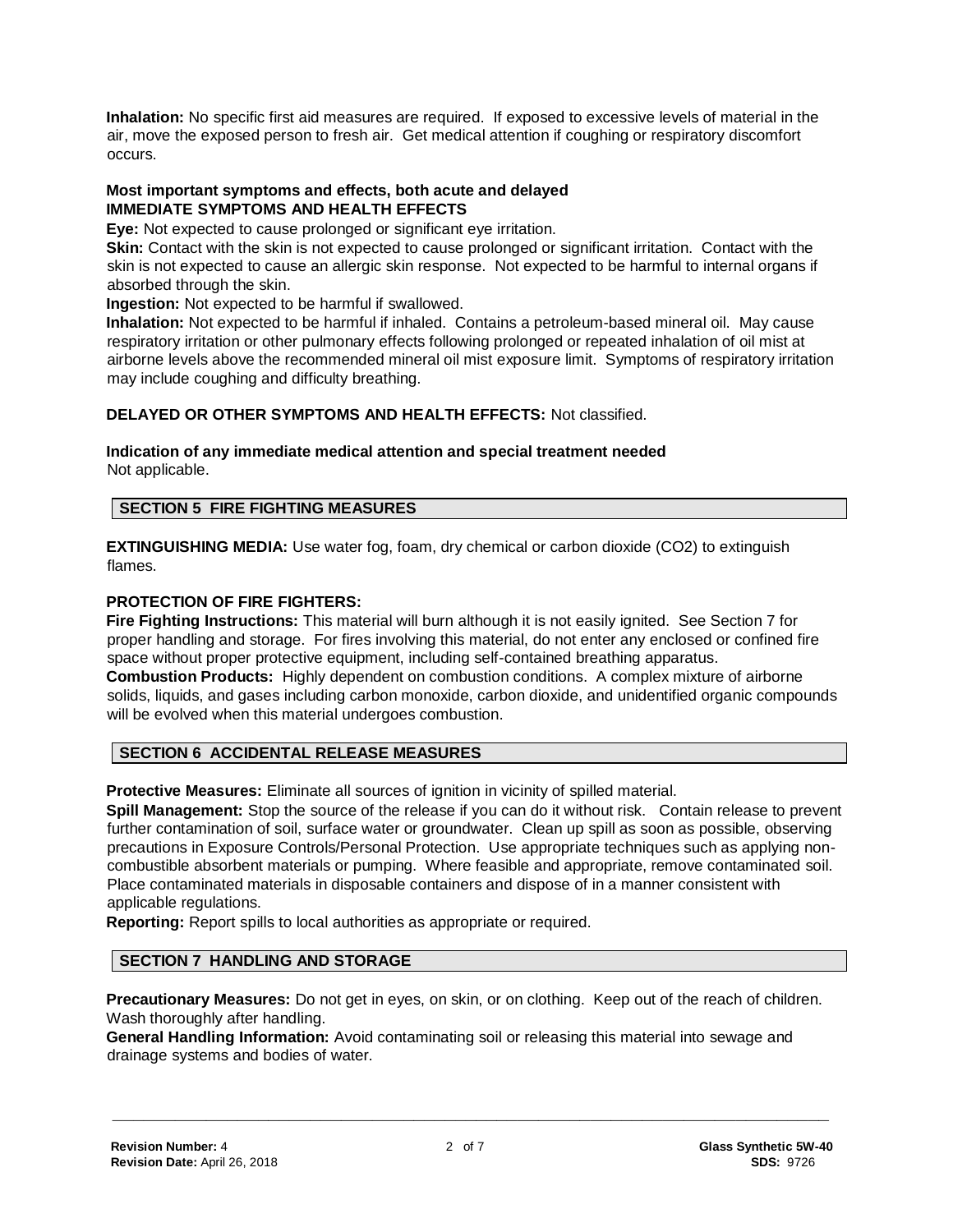**Static Hazard:** Electrostatic charge may accumulate and create a hazardous condition when handling this material. To minimize this hazard, bonding and grounding may be necessary but may not, by themselves, be sufficient. Review all operations which have the potential of generating and accumulating an electrostatic charge and/or a flammable atmosphere (including tank and container filling, splash filling, tank cleaning, sampling, gauging, switch loading, filtering, mixing, agitation, and vacuum truck operations) and use appropriate mitigating procedures. For more information, refer to OSHA Standard 29 CFR 1910.106, 'Flammable and Combustible Liquids', National Fire Protection Association (NFPA 77, 'Recommended Practice on Static Electricity', and/or the American Petroleum Institute (API) Recommended Practice 2003, 'Protection Against Ignitions Arising Out of Static, Lightning, and Stray Currents'.

**Container Warnings:** Container is not designed to contain pressure. Do not use pressure to empty container or it may rupture with explosive force. Empty containers retain product residue (solid, liquid, and/or vapor) and can be dangerous. Do not pressurize, cut, weld, braze, solder, drill, grind, or expose such containers to heat, flame, sparks, static electricity, or other sources of ignition. They may explode and cause injury or death. Empty containers should be completely drained, properly closed, and promptly returned to a drum reconditioner or disposed of properly.

# **SECTION 8 EXPOSURE CONTROLS/PERSONAL PROTECTION**

# **GENERAL CONSIDERATIONS:**

Consider the potential hazards of this material (see Section 3), applicable exposure limits, job activities, and other substances in the work place when designing engineering controls and selecting personal protective equipment. If engineering controls or work practices are not adequate to prevent exposure to harmful levels of this material, the personal protective equipment listed below is recommended. The user should read and understand all instructions and limitations supplied with the equipment since protection is usually provided for a limited time or under certain circumstances.

# **ENGINEERING CONTROLS:**

Use in a well-ventilated area.

# **PERSONAL PROTECTIVE EQUIPMENT**

**Eye/Face Protection:** No special eye protection is normally required. Where splashing is possible, wear safety glasses with side shields as a good safety practice.

**Skin Protection:** No special protective clothing is normally required. Where splashing is possible, select protective clothing depending on operations conducted, physical requirements and other substances in the workplace. Suggested materials for protective gloves include: 4H (PE/EVAL), Nitrile Rubber, Silver Shield, Viton.

**Respiratory Protection:** No respiratory protection is normally required.

If user operations generate an oil mist, determine if airborne concentrations are below the occupational exposure limit for mineral oil mist. If not, wear an approved respirator that provides adequate protection from the measured concentrations of this material. For air-purifying respirators use a particulate cartridge. Use a positive pressure air-supplying respirator in circumstances where air-purifying respirators may not provide adequate protection.

| OUUWWW.IVIIWI EADUUWI V EIIIIIWI     |          |                    |                   |         |                 |
|--------------------------------------|----------|--------------------|-------------------|---------|-----------------|
| <b>Component</b>                     | Agency   | TWA                | <b>STEL</b>       | Ceilina | <b>Notation</b> |
| Highly refined mineral oil (C15 C50) | ACGIH    | $5 \text{ mg/m}$ 3 | $10 \text{ mg/m}$ | $- -$   | --              |
| Highly refined mineral oil (C15 C50) | OSHA Z-1 | $5 \text{ mg/m}$ 3 | $- -$             | --      | $- -$           |

#### **Occupational Exposure Limits:**

Consult local authorities for appropriate values.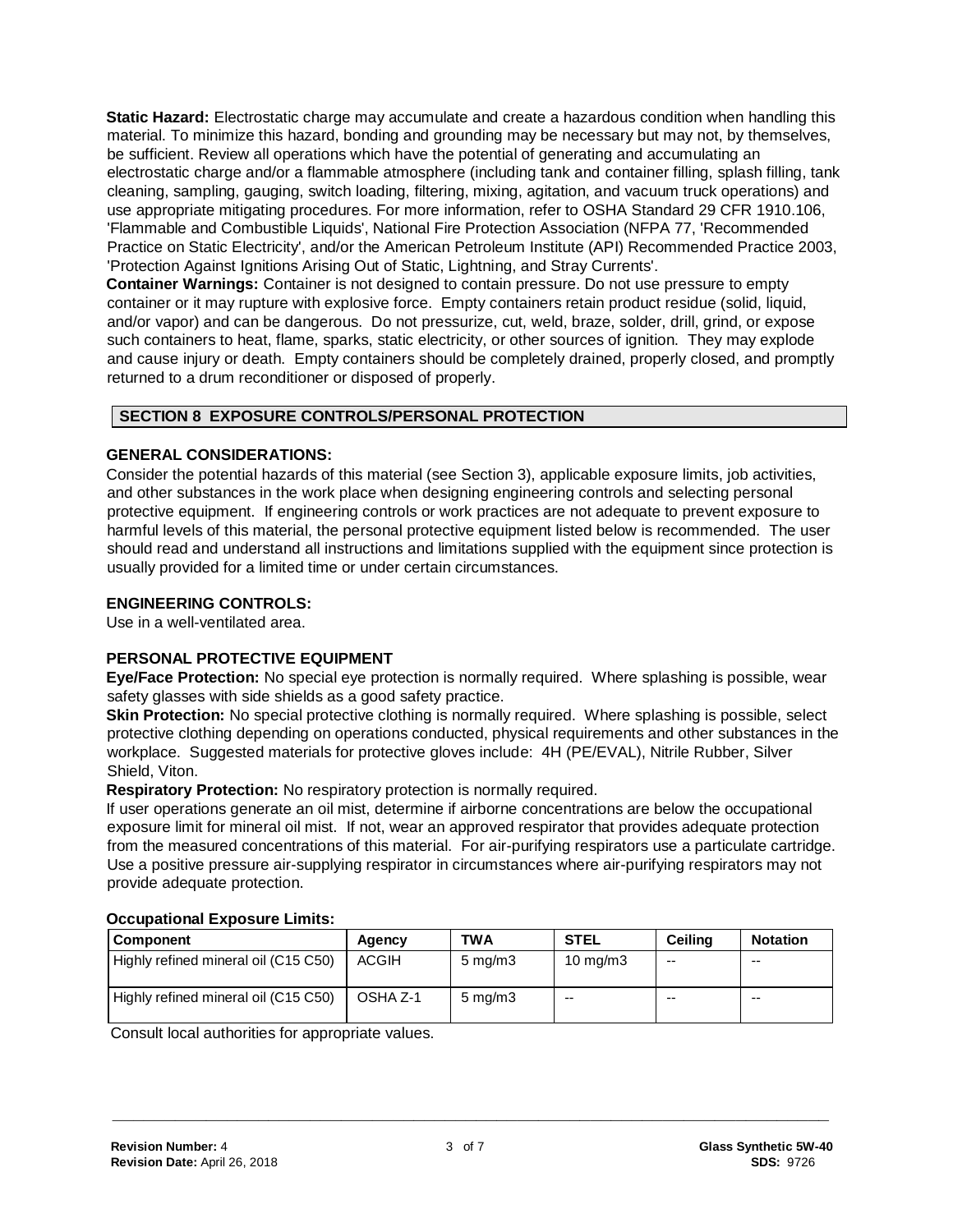#### **SECTION 9 PHYSICAL AND CHEMICAL PROPERTIES**

**Attention: the data below are typical values and do not constitute a specification.**

**Color:** Amber **Physical State:** Liquid **Odor:** Petroleum odor **Odor Threshold:** No data available **pH:** Not Applicable **Vapor Pressure:** <0.01 mmHg Maximum @ 37.8 °C (100 °F) **Vapor Density (Air = 1):** >1 Minimum **Initial Boiling Point:** 315°C (599°F) **Solubility:** Soluble in hydrocarbons; insoluble in water **Freezing Point:** Not Applicable **Melting Point:** Not Applicable **Density:** 0.88 kg/l @ 15°C (59°F) (Typical) **Viscosity:** 14.95 mm2/s @ 100°C (212°F) Minimum **Decomposition temperature:** No Data Available **Octanol/Water Partition Coefficient:** No data available

# **FLAMMABLE PROPERTIES: Flammability (solid, gas):** No Data Available **Flashpoint:** (ASTM D92) 204 °C (399 °F) Minimum **Autoignition:** No data available **Flammability (Explosive) Limits (% by volume in air):** Lower: Not Applicable Upper: Not Applicable

#### **SECTION 10 STABILITY AND REACTIVITY**

**Reactivity:** This material is not expected to react. **Chemical Stability:** This material is considered stable under normal ambient and anticipated storage and handling conditions of temperature and pressure.

**Incompatibility With Other Materials:** May react with strong acids or strong oxidizing agents, such as chlorates, nitrates, peroxides, etc.

**Hazardous Decomposition Products:** None known (None expected)

**Hazardous Polymerization:** Hazardous polymerization will not occur.

#### **SECTION 11 TOXICOLOGICAL INFORMATION**

**Information on toxicological effects**

**Serious Eye Damage/Irritation:** The eye irritation hazard is based on evaluation of data for product components.

**Skin Corrosion/Irritation:** The skin irritation hazard is based on evaluation of data for product components.

**Skin Sensitization:** The skin sensitization hazard is based on evaluation of data for product components.

**Acute Dermal Toxicity:** The acute dermal toxicity hazard is based on evaluation of data for product components.

**Acute Oral Toxicity:** The acute oral toxicity hazard is based on evaluation of data for product components.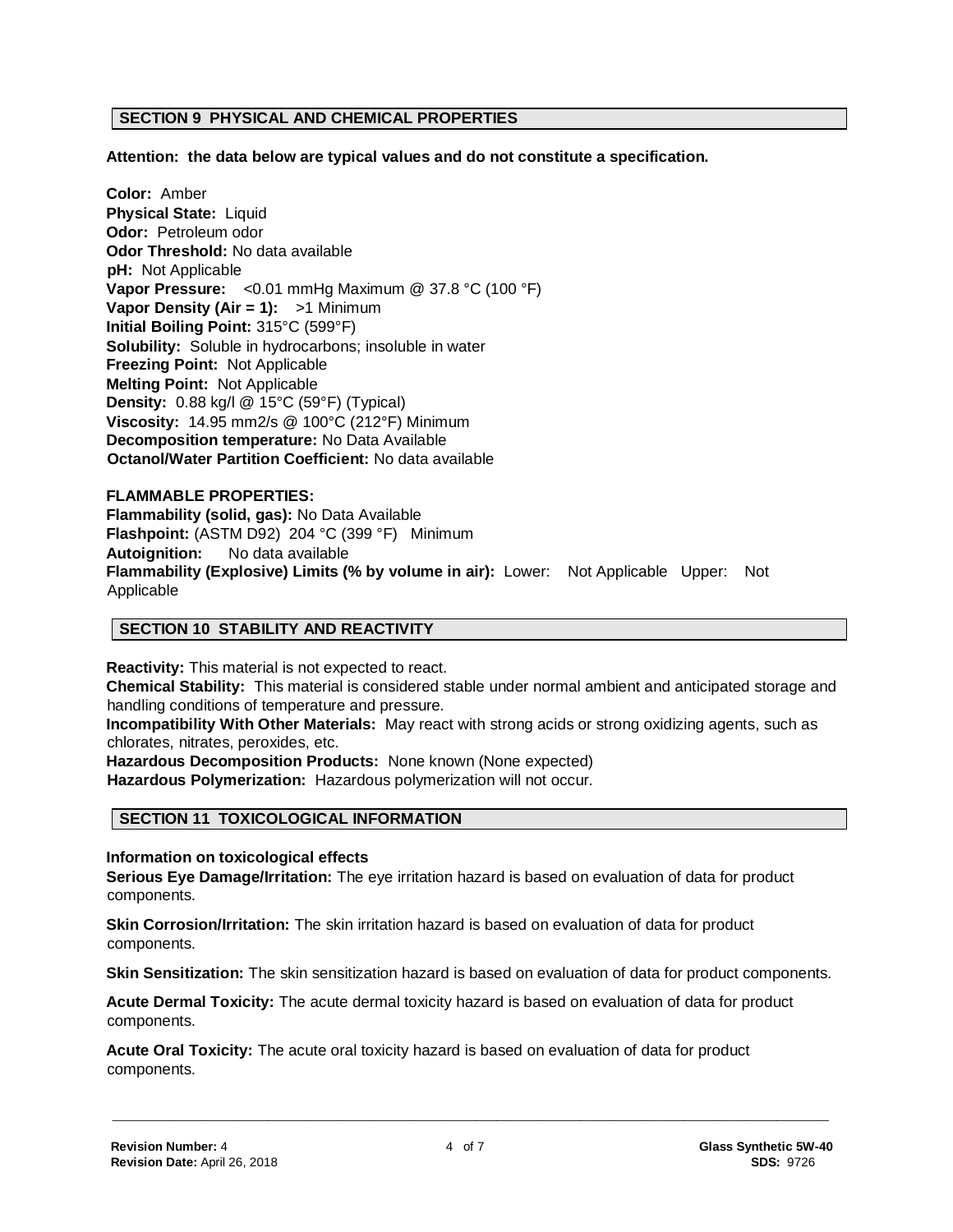**Acute Inhalation Toxicity:** The acute inhalation toxicity hazard is based on evaluation of data for product components.

**Acute Toxicity Estimate:** Not Determined

**Germ Cell Mutagenicity:** The hazard evaluation is based on data for components or a similar material. **Carcinogenicity:** The hazard evaluation is based on data for components or a similar material. **Reproductive Toxicity:** The hazard evaluation is based on data for components or a similar material.

**Specific Target Organ Toxicity - Single Exposure:** The hazard evaluation is based on data for components or a similar material.

**Specific Target Organ Toxicity - Repeated Exposure:** The hazard evaluation is based on data for components or a similar material.

# **ADDITIONAL TOXICOLOGY INFORMATION:**

This product contains petroleum base oils which may be refined by various processes including severe solvent extraction, severe hydrocracking, or severe hydrotreating. None of the oils requires a cancer warning under the OSHA Hazard Communication Standard (29 CFR 1910.1200). These oils have not been listed in the National Toxicology Program (NTP) Annual Report nor have they been classified by the International Agency for Research on Cancer (IARC) as; carcinogenic to humans (Group 1), probably carcinogenic to humans (Group 2A), or possibly carcinogenic to humans (Group 2B). These oils have not been classified by the American Conference of Governmental Industrial Hygienists (ACGIH) as: confirmed human carcinogen (A1), suspected human carcinogen (A2), or confirmed animal carcinogen with unknown relevance to humans (A3). During use in engines, contamination of oil with low levels of cancer-causing combustion products occurs. Used motor oils have been shown to cause skin cancer in mice following repeated application and continuous exposure. Brief or intermittent skin contact with used motor oil is not expected to have serious effects in humans if the oil is thoroughly removed by washing with soap and water.

# **SECTION 12 ECOLOGICAL INFORMATION**

# **ECOTOXICITY**

This material is not expected to be harmful to aquatic organisms. The ecotoxicity hazard is based on an evaluation of data for the components or a similar material. The product has not been tested. The statement has been derived from the properties of the individual components.

# **MOBILITY** No

data available.

# **PERSISTENCE AND DEGRADABILITY**

This material is not expected to be readily biodegradable. The biodegradability of this material is based on an evaluation of data for the components or a similar material. The product has not been tested. The statement has been derived from the properties of the individual components.

# **POTENTIAL TO BIOACCUMULATE**

Bioconcentration Factor: No data available. Octanol/Water Partition Coefficient: No data available

# **SECTION 13 DISPOSAL CONSIDERATIONS**

Use material for its intended purpose or recycle if possible. Oil collection services are available for used oil recycling or disposal. Place contaminated materials in containers and dispose of in a manner consistent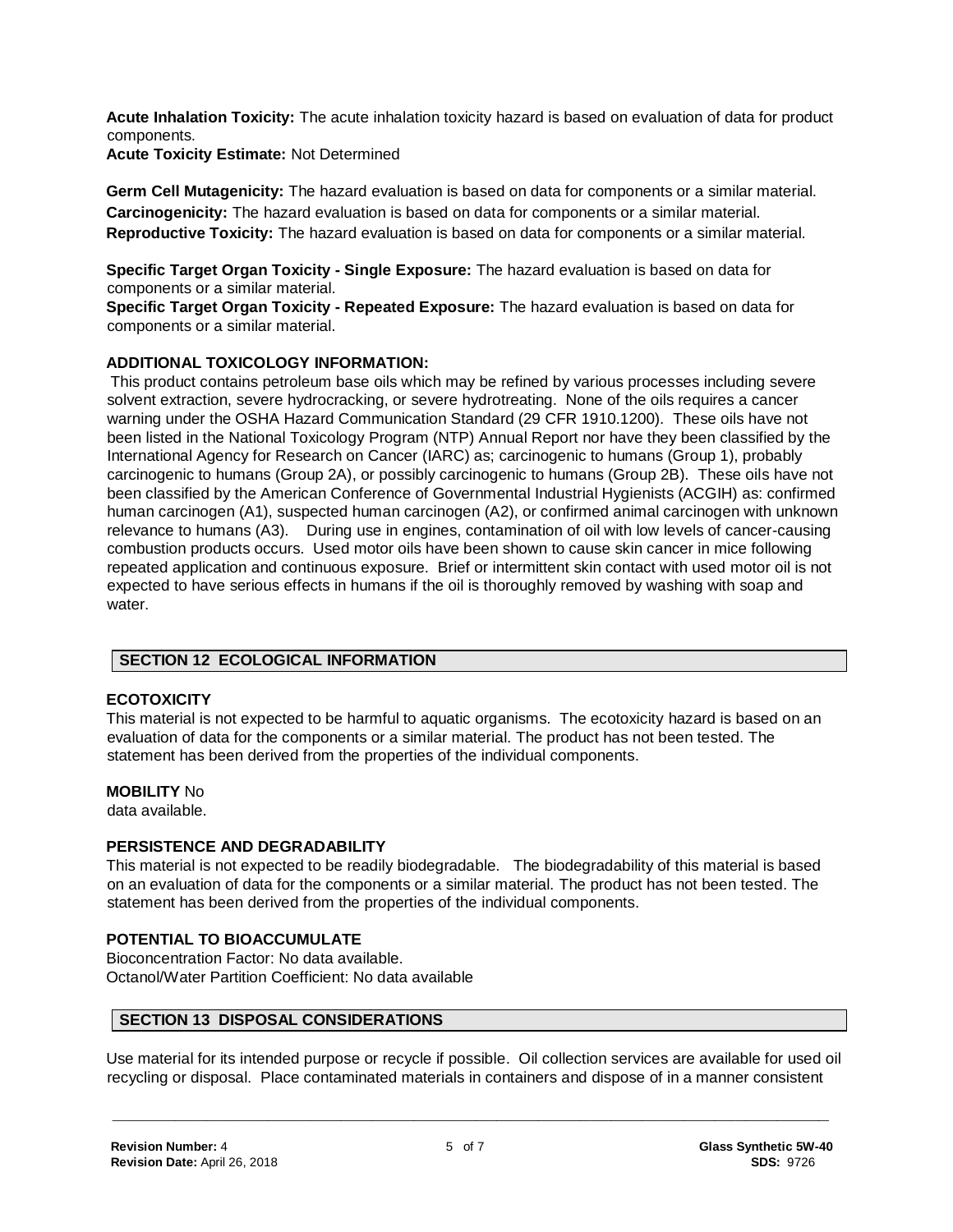with applicable regulations. Contact your sales representative or local environmental or health authorities for approved disposal or recycling methods.

# **SECTION 14 TRANSPORT INFORMATION**

The description shown may not apply to all shipping situations. Consult 49CFR, or appropriate Dangerous Goods Regulations, for additional description requirements (e.g., technical name) and mode-specific or quantity-specific shipping requirements.

**DOT Shipping Description:** PETROLEUM LUBRICATING OIL, NOT REGULATED AS A HAZARDOUS MATERIAL FOR TRANSPORTATION UNDER 49 CFR

**IMO/IMDG Shipping Description:** PETROLEUM LUBRICATING OIL; NOT REGULATED AS DANGEROUS GOODS FOR TRANSPORT UNDER THE IMDG CODE

**ICAO/IATA Shipping Description:** PETROLEUM LUBRICATING OIL; NOT REGULATED AS DANGEROUS GOODS FOR TRANSPORT UNDER ICAO TI OR IATA DGR

**Transport in bulk according to Annex II of MARPOL 73/78 and the IBC code:** Not applicable

| <b>SECTION 15 REGULATORY INFORMATION</b>          |                  |                                       |           |  |
|---------------------------------------------------|------------------|---------------------------------------|-----------|--|
| <b>EPCRA 311/312 CATEGORIES:</b>                  | 1.               | Immediate (Acute) Health Effects:     | <b>NO</b> |  |
|                                                   | 2.               | Delayed (Chronic) Health Effects:     | NO.       |  |
|                                                   | 3.               | Fire Hazard:                          | <b>NO</b> |  |
|                                                   |                  | 4. Sudden Release of Pressure Hazard: | <b>NO</b> |  |
|                                                   | 5.               | Reactivity Hazard:                    | <b>NO</b> |  |
| REGULATORY LISTS SEARCHED:<br>$01-1=IARC$ Group 1 | $03 = EPCRA$ 313 |                                       |           |  |

| 01-2A=IARC Group 2A | 04=CA Proposition 65 |  |  |
|---------------------|----------------------|--|--|
|                     |                      |  |  |

01-2B=IARC Group 2B 05=MA RTK

02=NTP Carcinogen 06=NJ RTK

07=PA RTK

The following components of this material are found on the regulatory lists indicated.

Zinc dialkyldithiophosphate 03, 06

#### **CHEMICAL INVENTORIES:**

All components comply with the following chemical inventory requirements: AICS (Australia), DSL (Canada), EINECS (European Union), IECSC (China), KECI (Korea), PICCS (Philippines), TSCA (United States).

One or more components does not comply with the following chemical inventory requirements: ENCS (Japan).

#### **NEW JERSEY RTK CLASSIFICATION:**

Under the New Jersey Right-to-Know Act L. 1983 Chapter 315 N.J.S.A. 34:5A-1 et. seq., the product is to be identified as follows: PETROLEUM OIL (Motor oil)